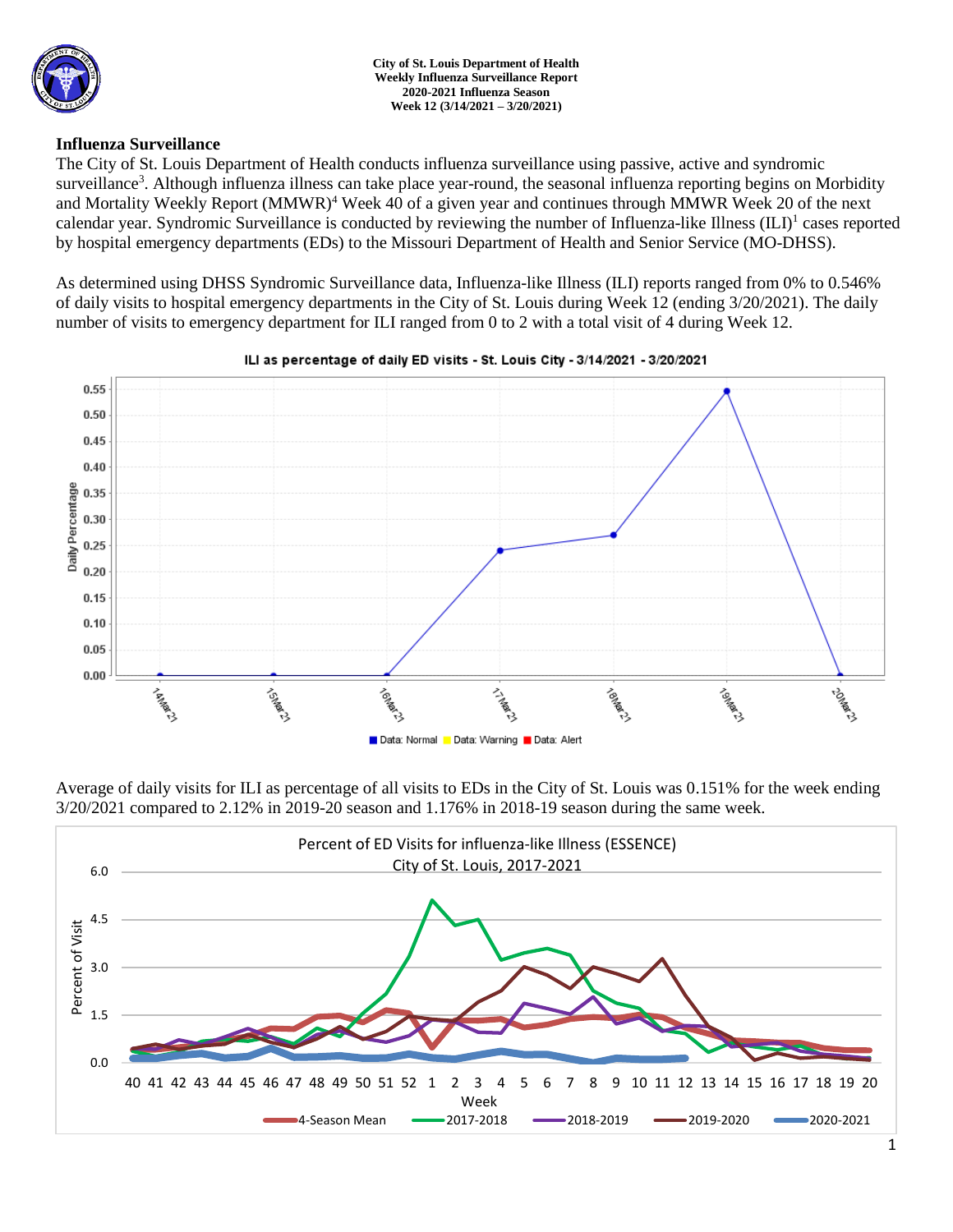

Passive Surveillance is conducted through reporting of confirmed influenza cases<sup>2</sup> from various surveillance sites like hospitals, offices of healthcare providers, and laboratories. As of the current influenza season, for the week ending 3/20/2021, there have been 8 cases of Influenza A and 10 cases of Influenza B for a total of 18 influenza cases from the city of St. Louis. Influenza A accounted for 44% and influenza B accounted for 56% of total influenza cases. The data of the latest weeks is provisional and is subject to change in the following weeks.

# **Table 1: Number of Laboratory Positive Influenza Cases by Influenza Type**

| Influenza Type              | Week 9<br>$(2/21/2021 -$<br>2/27/2021 | Week 10<br>$(2/28/2021 -$<br>3/6/2021 | Week 11<br>$(3/7/2021 -$<br>3/13/2021 | Week 12<br>$(3/14/2021 -$<br>3/20/2021 | 2020-2021*<br>Season-to-Date | Percentage |
|-----------------------------|---------------------------------------|---------------------------------------|---------------------------------------|----------------------------------------|------------------------------|------------|
| Influenza A                 | 0                                     | 0                                     |                                       |                                        | 8                            | 44%        |
| Influenza B                 |                                       |                                       | 0                                     |                                        | 10                           | 56%        |
| Influenza unknown / Untyped | 0                                     | 0                                     | 0                                     |                                        | 0                            | 0%         |
| <b>Total</b>                |                                       |                                       |                                       |                                        | 18                           | 100%       |

# **Table 2: Number of Laboratory Confirmed Influenza Cases by Age Group**

| <b>Age Group</b> | Week 9<br>$(2/21/2021 -$<br>2/27/2021 | Week 10<br>$(2/28/2021 -$<br>3/6/2021 | Week 11<br>$(3/7/2021 -$<br>3/13/2021 | Week 12<br>$(3/14/2021 -$<br>3/20/2021 | 2020-2021*<br>Season-to-Date | Percentage |
|------------------|---------------------------------------|---------------------------------------|---------------------------------------|----------------------------------------|------------------------------|------------|
| 0 to 4 years     | 0                                     | 0                                     | 0                                     |                                        |                              | 11%        |
| 5 to 14 years    | 0                                     | 0                                     | 0                                     | 0                                      |                              | 11%        |
| 15 to 24 years   | 0                                     | 0                                     | 0                                     | 0                                      |                              | 11%        |
| 25 to 49 years   |                                       | $\bf{0}$                              | $\mathbf 0$                           | 0                                      | 6                            | 33%        |
| 50 to 64 years   | 0                                     | $\bf{0}$                              |                                       |                                        | 4                            | 22%        |
| 65+ years        | 0                                     | O                                     | 0                                     | O                                      |                              | 11%        |
| <b>Total</b>     | 0                                     |                                       |                                       |                                        | 18                           | 100%       |

### **Table 3: Number of Laboratory Confirmed Influenza Cases by Age Group and Type** For Cases Reported between 09/27/2020 and 3/20/2021

| <b>Age Group</b> | <b>Type A</b> |      | <b>Type B</b> |      | <b>Unknown Type</b> |   | <b>Total</b> |      |
|------------------|---------------|------|---------------|------|---------------------|---|--------------|------|
|                  | n             | %    | n.            | %    | n                   | % | n            | %    |
| 0 to 4 years     |               | 12.5 |               | 10.0 | 0                   | 0 |              | 11.1 |
| 5 to 14 years    |               | 25.0 |               | 0.0  | 0                   |   |              | 11.1 |
| 15 to 24 years   |               | 12.5 |               | 10.0 | 0                   | 0 |              | 11.1 |
| 25 to 49 years   |               | 0.0  | 6             | 60.0 | 0                   |   | 6            | 33.3 |
| 50 to 64 years   |               | 37.5 |               | 10.0 | 0                   |   | 4            | 22.2 |
| 65+ years        |               | 12.5 |               | 10.0 | 0                   | 0 |              | 11.1 |
| Total            |               |      | 10            |      |                     |   | 18           |      |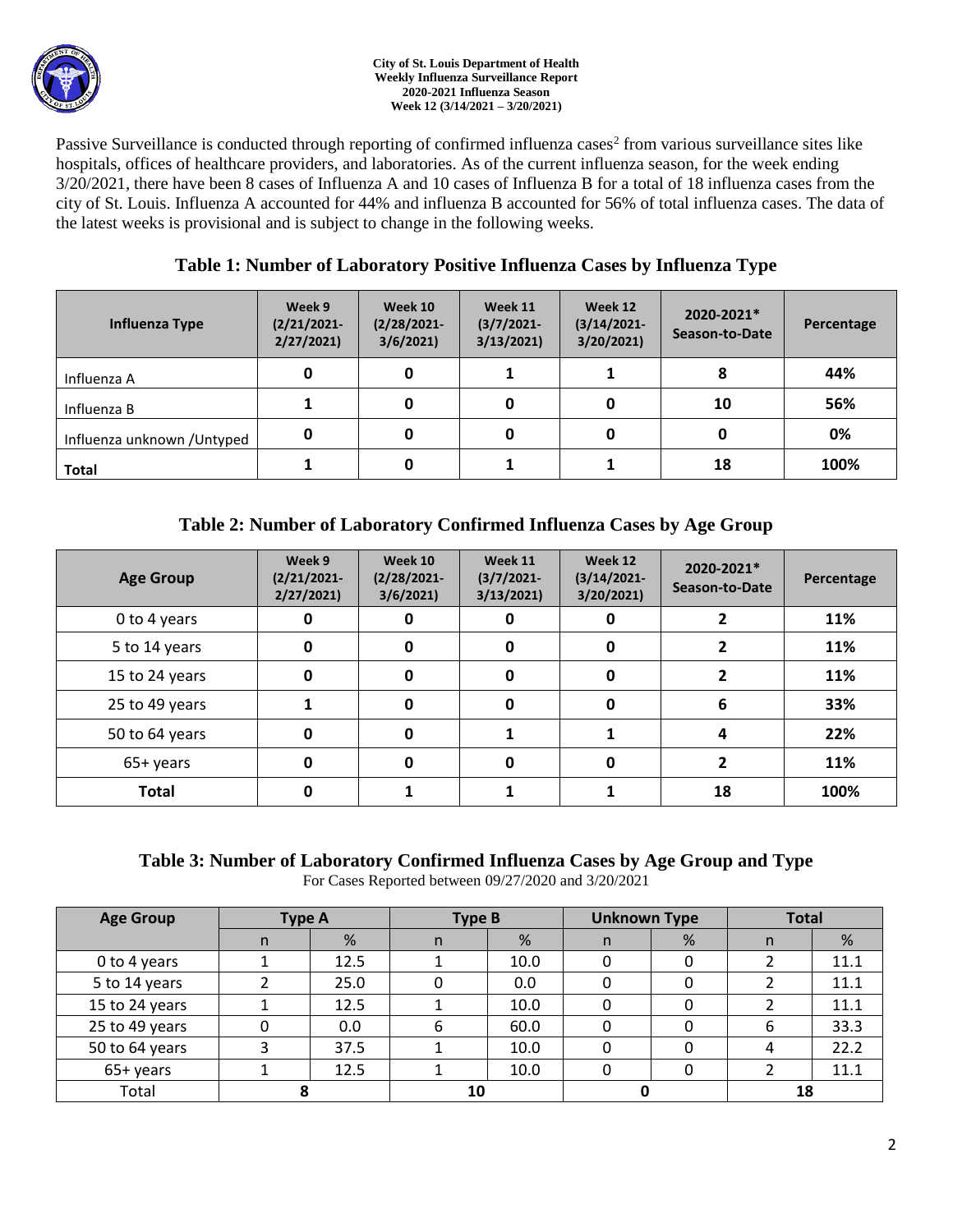| <b>Previous</b> |           |           |           |           |           | 4-Season    | 4-Season      |
|-----------------|-----------|-----------|-----------|-----------|-----------|-------------|---------------|
| <b>Seasons</b>  | 2016-2017 | 2017-2018 | 2018-2019 | 2019-2020 | 2020-2021 | <b>Mean</b> | <b>Median</b> |
| Week 9          | 219       | 83        | 161       | 157       |           | 155         | 159           |
| Week 10         | 87        | 73        | 137       | 113       | 0         | 103         | 100           |
| Week 11         | 75        | 52        | 80        | 222       |           | 107         | 78            |
| Week 12         | 115       | 37        | 98        | 57        |           | 77          | 78            |

## **Table 4: Total Number of Laboratory Confirmed Influenza Cases Through Previous 4 Seasons**



# **City of St. Louis Influenza Outbreaks:**

During the week ending 3/20/2021, there have been no outbreaks of influenza reported to the City of St. Louis Department of Health.